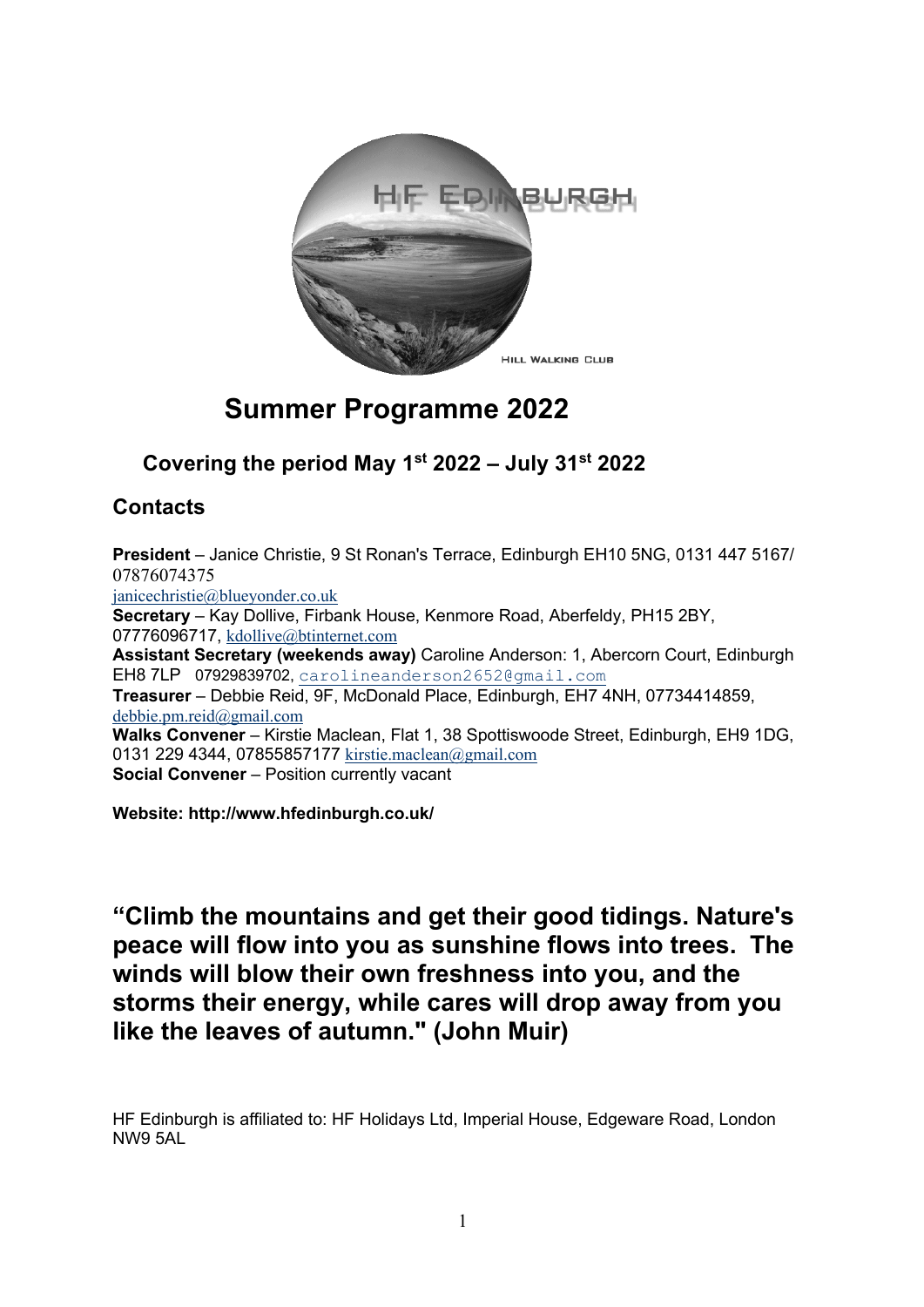## **Important information concerning walks**

Please observe the following information and guidelines in order to make our group walks pleasurable and successful:

- The number of participants on walks is normally restricted to a maximum of 15 including the organiser;
- Occasionally walks will be restricted to less than 15 participants if the walk organiser considers that number too many for a particular walk. If you turn up on a walk without booking and that takes the walk over numbers, you will be asked to leave;
- Three walks are planned each fortnight. These will usually be on a Saturday or Sunday. Please check the starting times and meeting venues as they vary. Occasionally walks planned for a Saturday will be moved to a Sunday if the weather forecast is markedly better. You will be informed of any changes by the walk organiser;
- It is **essential** you contact the walk organiser as soon as possible and at least 48 hours ahead of the walk to indicate your wish to participate.
- If walks are undersubscribed, you will receive a circular email from Kay Dollive (HF secretary) to say there are still spaces on a particular walk.
- Please make sure you have your ICE (in case of emergency) card and a mobile phone with you. In the case of the phone, make sure it is charged up, switched on and has the walk organiser's number listed in your contacts. Please alert the organiser, prior to the walk starting, if you don't have a phone with you;
- There no longer seems to be any specific advice on car sharing provided by the Scottish Government. However, they advise having windows open if you are in an enclosed space and keeping a distance from other people. Lateral flow tests are recommended prior to walks. Please let the walk organiser know if you are willing to share, either as a driver or a passenger. Please note there is absolutely no obligation to car share;
- Recommended mileage rate is 30p per mile.
- Please observe at least one metre social distancing at all times on walks;
- Coffee shop and/ or pub stops are now permitted and there is no limit on numbers. However, the Scottish Government advises avoidance of crowded places so it is sensible to risk assess before deciding to enter/order. Again, a lateral flow test is recommended before going to a pub or cafe. Check with the organiser if you need to bring a packed lunch.
- Please bring a mask and hand gel. You are not required to wear a mask on walks but it could be necessary to wear one if, for instance, someone needs physical assistance on a walk. Although no longer a Scottish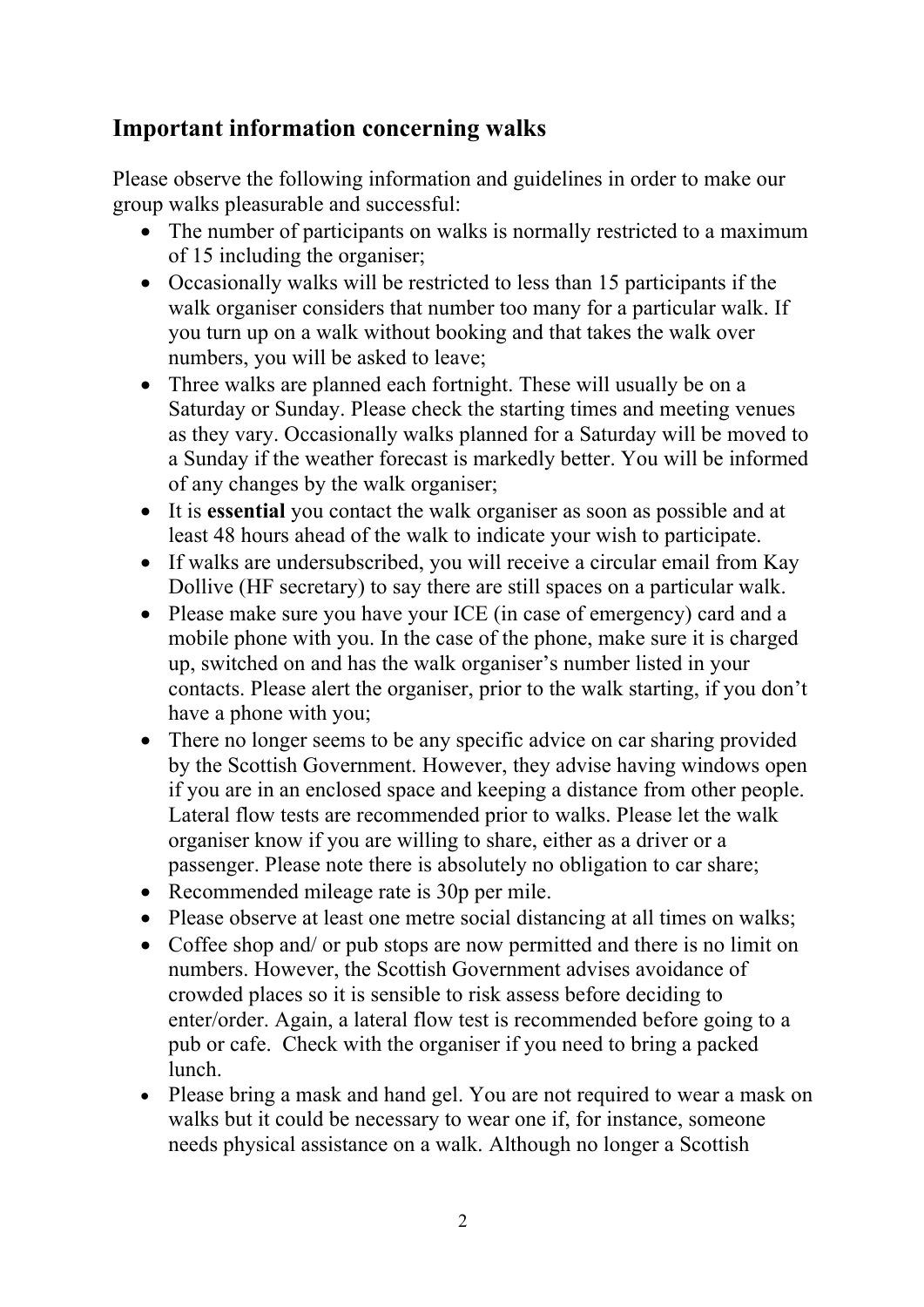Government requirement, it is encouraging us to continue wearing masks in shops and cafes/pubs and some cafes/pubs may still require this.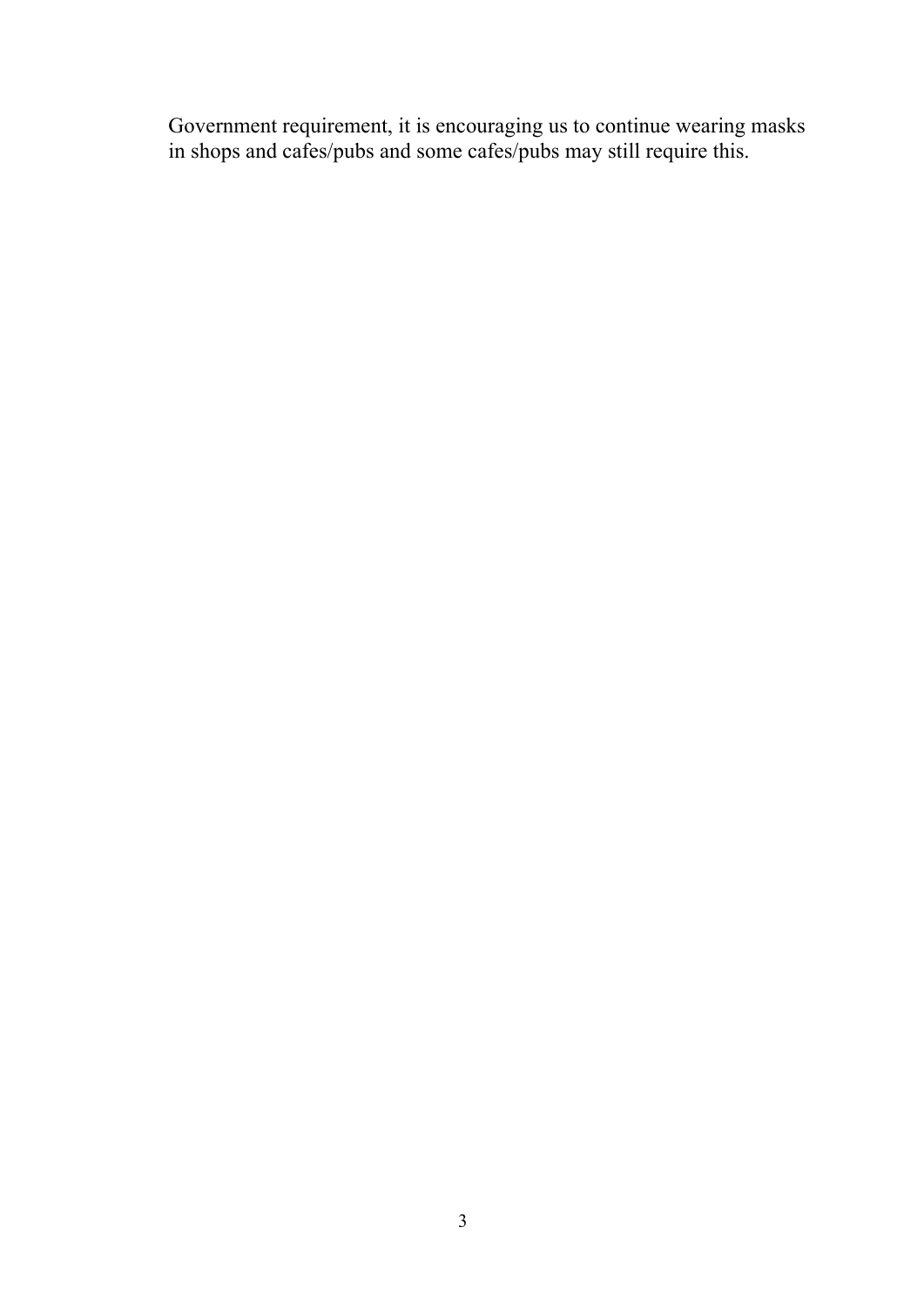| Day, date and<br>time                                                                                                | Walk description, meeting place and organiser                                                                                                                                                                                                                                                                                                                                                                                                                                                                                                                                                                                                                                                                                                                                                                                                                             |
|----------------------------------------------------------------------------------------------------------------------|---------------------------------------------------------------------------------------------------------------------------------------------------------------------------------------------------------------------------------------------------------------------------------------------------------------------------------------------------------------------------------------------------------------------------------------------------------------------------------------------------------------------------------------------------------------------------------------------------------------------------------------------------------------------------------------------------------------------------------------------------------------------------------------------------------------------------------------------------------------------------|
| Saturday May 7th<br>8.00 am Strachan<br>Road, 9.45 am<br>Ardvorlich car<br>park                                      | Ben Vorlich and Stuc a' Chroin Ascent of two Munros from<br>Ardvorlich on Loch Earn. There is a good path to the summit of Ben<br>Vorlich, the ascent of Stuc a' Chroin is steep and the path is eroded,<br>the descent is grassy and can be boggy when wet.<br>Grade: A Distance: 17 kms. Ascent: 1,200m ascent. OS: 51 and 57.<br>Meeting place: Strachan Road 08:00 or at Ardvorlich car park NN<br>633232 09:45.<br>Walk organisers: David Docherty (07795 373919), Diana Borthwick<br>(07450681650)                                                                                                                                                                                                                                                                                                                                                                  |
| Saturday May 7th<br>$10.00$ am in the<br>Loft Cafe,<br>Haddington or<br>11.00 am outside<br>the church in<br>Gifford | Gifford - Bolton Circular This is a very pleasant and interesting<br>walk through typical East Lothian countryside and villages. The walk<br>starts in Gifford, turning off the road and wending its way through<br>deciduous riverside woods. It reaches Bolton Where Rabbie Burns'<br>mother, brother and sister are buried. Returning by a different route,<br>we are mainly in woodlands and open fields.<br>Grade: C Distance: 6 miles Ascent: Minimal OS: 66<br>Meeting place/ public transport: Gifford Church at 11.00. Bus from<br>Waterloo Place at 9.03 am (LRT 104) to Haddingtonfor coffee at<br>10.00 (if necesary will provide a shuttle to Gifford).<br>Walk organiser: Kirstie Maclean (kirstie.maclean@gmail.com, 0131<br>229 4344, 07855857177)                                                                                                        |
| Saturday May<br>14 <sub>th</sub><br>9.45 am<br>Waverley, 10.15<br>am Falkirk High                                    | Falkirk to Linlithgow (John Muir Way) This linear walk starts at<br>Falkirk High station. We go into the grounds of Callendar House<br>(where we will have a coffee or look around) and then go uphill past a<br>loch and into Callendar Woods. From here on, we mainly follow the<br>canal towpath through woods and fields past Polmont and into<br>Linlithgow. There is one very short slightly vertiginous bit.<br><b>Grade:</b> B (or C if you only walk to Polmont but this is only<br>approximately 3.5 miles) Distance: 9.5 miles Ascent: One steady<br>climb near the start OS: 65<br><b>Meeting Place/ public transport:</b> Catch the 9.45 train from Waverley<br>(9.50 from Haymarket) to Falkirk High arriving at 10.15 am. Return<br>by train from Linlithgow.<br>Walk organiser: Kirstie Maclean (kirstie.maclean@gmail.com, 0131<br>229 4344/07855857177) |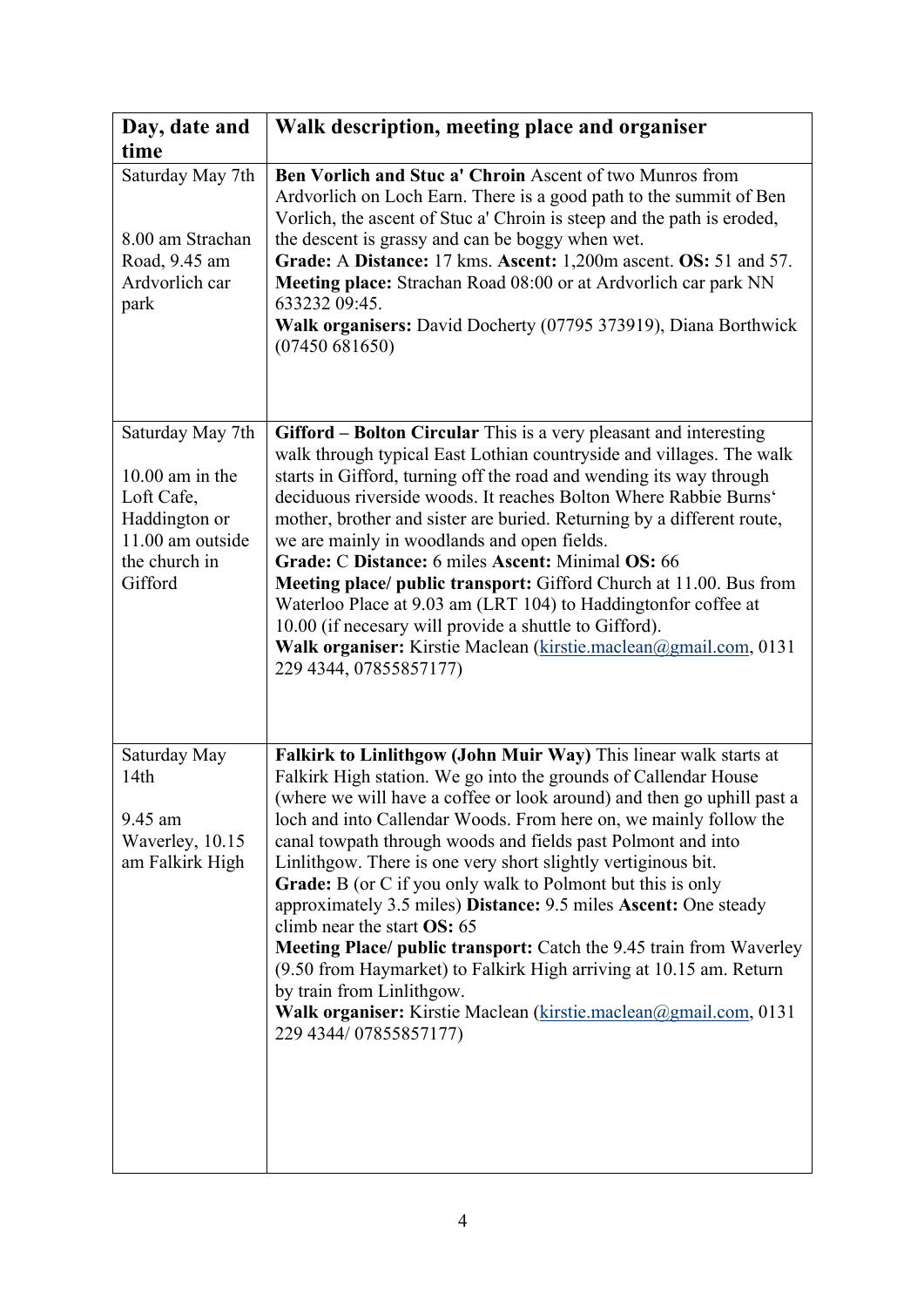| Saturday May<br>21st                 | Glen Isla and Glas Maol This is a fantastic round of 2 Munros, Glas<br>Maol, Creag Leacach and Corbett Monamenach from the head of Glen    |
|--------------------------------------|--------------------------------------------------------------------------------------------------------------------------------------------|
|                                      | Isla. View the Glenshee hills from a new perspective. There is a good                                                                      |
|                                      | track up onto Glas Maol, a bit peaty on the ascent to Black Hill. Drop                                                                     |
| $10.00$ am start of<br>walk, 8.00 am | back to cars from Monamenach.<br>Grade: A Distance: Approx. 20 kms Ascent: Approx. 1135 metres                                             |
| Strachan Road                        | <b>OS:</b> Landranger Map 43                                                                                                               |
|                                      | Meeting Place: NO 192698, take the rough track down to the right                                                                           |
|                                      | from Auchavan, there is parking for a number of cars a short distance                                                                      |
|                                      | from there. Please can someone volunteer to organise cars at Strachan                                                                      |
|                                      | Road.<br><b>Time:</b> 7 hours approx, option to cut short if desired                                                                       |
|                                      | Walk organiser: Beverly Bain (beverly.bain@hotmail.co.uk,                                                                                  |
|                                      | 07845738274)                                                                                                                               |
|                                      |                                                                                                                                            |
|                                      |                                                                                                                                            |
| Saturday May                         | Dalkeith to Old Cockpen Church via South Esk Linear/return                                                                                 |
| 21st                                 | riverside walk from Dalkeith to the ruined 12 <sup>th</sup> century Cockpen                                                                |
|                                      | Church, taking in several key points of historic interest. This walk is                                                                    |
| $10.30$ am (if                       | almost entirely off-road, along well marked paths that are likely to be                                                                    |
| coming for<br>coffee) or 11.30       | muddy in places.<br>Grade: C Distance: 6.5 miles Ascent: 110 m OS map: 66.                                                                 |
| am at Newmills                       | Meeting place/ public transport: There will be a pre-walk coffee                                                                           |
| Road                                 | stop: 10.30am at Lavender Coffee & Crumbs Café, 114 High Street,                                                                           |
|                                      | Dalkeith. Bus: LRT 3 (Stop: Buccleuch Street). Free parking available                                                                      |
|                                      | nearby. If only coming for the walk, meet at the bottom of Newmills                                                                        |
|                                      | Road, Dalkeith. Bus: LRT 3 (Stop: James Lean Avenue). Free parking<br>available nearby.                                                    |
|                                      | <b>Organiser:</b> Anne Donnelly (annedonnelly 57@gmail.com; 07963                                                                          |
|                                      | 666035)                                                                                                                                    |
|                                      |                                                                                                                                            |
|                                      |                                                                                                                                            |
| Saturday May                         | Cauldshiels Loch and the River Tweed The walk starts on Abbey                                                                              |
| 28th                                 | Street in Melrose. We then pass the old station and make our way past<br>Borders Hospital to ascend into Rhymers Glen and onto Bowdenmoor. |
| $11.00$ am                           | The track leads to Cauldshiels Loch then descends to follow the                                                                            |
|                                      | Borders Abbey Way to follow the River Tweed passing Abbotsford                                                                             |
|                                      | and on to Melrose.                                                                                                                         |
|                                      | Grade: B Distance: 9 miles Ascent: 200M. OS: 338                                                                                           |
|                                      | <b>Meeting place/ public transport:</b> Abbey Strand car parp opposite<br>Melrose Abbey. Bus X62 leaves Edinburgh at 8.20 am, arrives      |
|                                      | Melrose 10.46 am.                                                                                                                          |
|                                      | <b>Walk organiser:</b> Moira Brown (moiralbrown@hotmail.com,                                                                               |
|                                      | 07780712530/01314679652                                                                                                                    |
|                                      |                                                                                                                                            |
|                                      |                                                                                                                                            |
|                                      |                                                                                                                                            |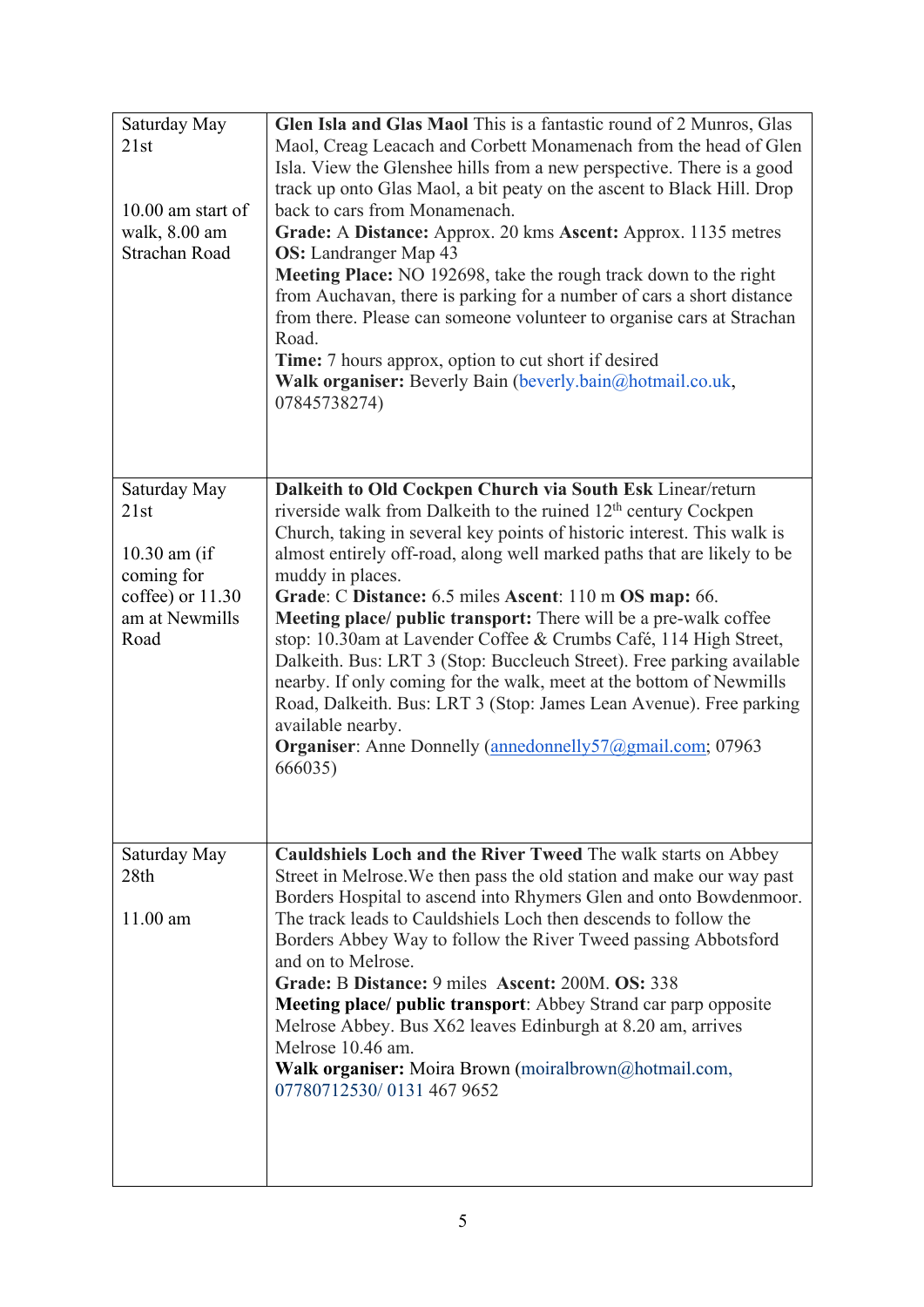| Saturday June 4th                                    | <b>Glen Lyon Horseshoe</b>                                                                                                                                                                                                                                                                                                                                                                                                                                                                                                                                                                                                                                                                                                                                                                                                                        |
|------------------------------------------------------|---------------------------------------------------------------------------------------------------------------------------------------------------------------------------------------------------------------------------------------------------------------------------------------------------------------------------------------------------------------------------------------------------------------------------------------------------------------------------------------------------------------------------------------------------------------------------------------------------------------------------------------------------------------------------------------------------------------------------------------------------------------------------------------------------------------------------------------------------|
| 8.00 am Srachan<br>Rd, 10.15 am<br>Invervar car park | Four Munros from Invervar: Carn Gorm, Meall Garbh, Carn Mairg,<br>Meall nan Aighean. These four Munros on the north side of Glen Lyon<br>lie on a mostly broad and undulating ridge and offer excellent views<br>over the glen to the Lawers range and Loch Rannoch.<br>Grade: A. Distance: 18 kms. Ascent: 1,387m ascent. OS: 51.<br>Meeting place: Strachan Road 08:00 or at Invervar car park NN<br>666483 10:15.<br>Walk organisers: David Docherty (07795 373919), Diana Borthwick<br>(07450681650).                                                                                                                                                                                                                                                                                                                                         |
| Saturday June 4th                                    | Cove to Siccar Point This there and back walk, on the Southern<br>Upland Way and Berwickshire Coastal Path, follows the scenic,<br>interesting and historic coast line between the attractive hamlet of<br>Cove and Siccar Point where James Hutton made his geological<br>discoveries. Apart from over 100 steps up and down, it is relatively<br>flat. It is on good paths and quiet roads, although slightly vertiginous<br>in places.<br>Grade: C Distance: 7 miles Ascent: 50 metres OS: 67<br>Meeting place/ public transport: Meet at the car park in Cove. If we<br>don't have enough cars, it should be possible to pick up members from<br>the bus stop in Cockburnspath. The 253 bus leaves Edinburgh bus<br>station at 9.00 am.<br>Walk organiser: Kirstie Maclean (kirstie.maclean@gmail.com, 0131<br>229 4344, 07855857177)         |
| Sunday June 12th<br>$10.30$ am from<br>Aberfoyle     | Menteith Hills, Aberfoyle A challenging upland hike over low hills<br>with strenuous ascent early on, the route follows forest tracks and hill<br>paths, rough in parts, over exposed ground.<br>Grade: B Distance: 10km Ascent: 480m OS: Explorer OL46/ OS 57<br>Meeting place: Forestry commission Braeval car park near Aberfoyle.<br><b>Walk organiser:</b> Ali Pugh (ali pugh $\omega$ yahoo.co.uk, 07747005093/<br>0131 339 5872)                                                                                                                                                                                                                                                                                                                                                                                                           |
| Sunday June 19th<br>9.30 am                          | Stob Binnein and Ben More from Inverlochlarig The southern<br>approach from the Balqhidder valley to these two mightly Munros<br>(Stob Binnein 1165m and Ben More 1174m) is a more pleasant and<br>less frequented route. The initial ascent of Stob Binnein is steep grass<br>but levels out after about 700m to give a fine ridge walk with superb<br>views. The descent to the bealach is straightforward (303m) and the<br>ascent of Ben More has an avoidable scramble. After returning to the<br>bealach the descent continues down into Inverlochlarig Glen and the<br>track to the farm.<br>Grade: A Distance: 15km Ascent: 1200 metres OS: 57 & 58<br><b>Meeting place:</b> Strachan Road at 7.45 am or the car park at<br>Inverlochlarig 9.30 am.<br>Walk Organiser: Janice Christie (janicechristie@blueyonder.co.uk,<br>07876 074375) |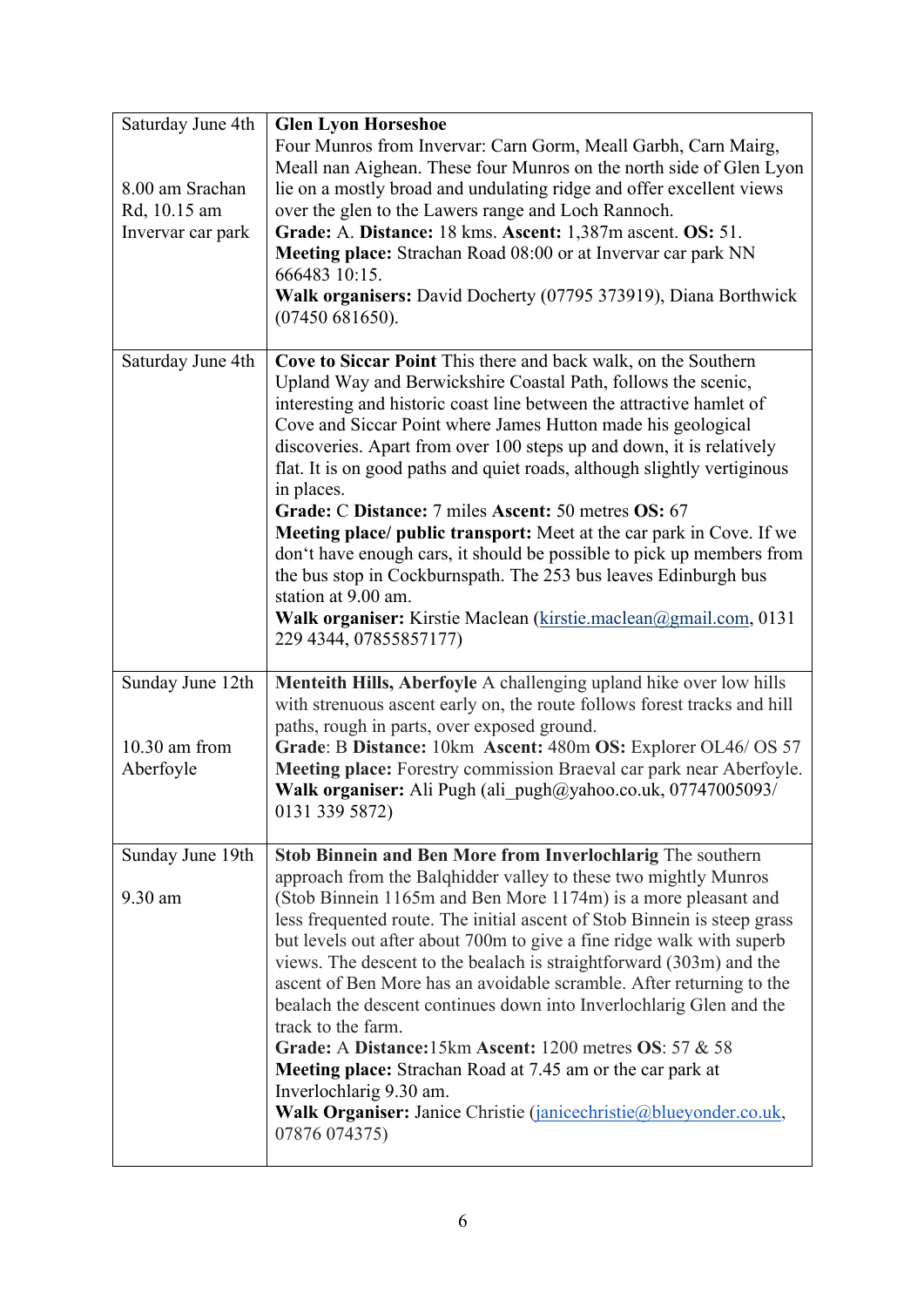| Saturday June<br>18th | Leven to Lower Largo This walk starts along the prom at Leven, then<br>goes up through Lundin Links, then down into Keil's Den. We then |
|-----------------------|-----------------------------------------------------------------------------------------------------------------------------------------|
|                       | follow a path by a stream to Lower Largo, before taking the bus back                                                                    |
| 10.30 am              | to Leven, Kirkcaldy and/or Edinburgh.                                                                                                   |
|                       | Grade: C Distance: 6.5 miles Ascent: None                                                                                               |
|                       | Meeting place/ public transport: Meet at Waverley station at 10.30<br>am near the ticket machines. You need a return ticket to Leven.   |
|                       | Walk organiser: Caroline Anderson (0131 553 1550/07929839702.                                                                           |
|                       | carolineanderson $2652$ @gmail.com)                                                                                                     |
|                       |                                                                                                                                         |
| Saturday June         | Helensburgh to Balloch (John Muir Way) Starting from                                                                                    |
| 25 <sub>th</sub>      | Helensburgh, this walk is on small roads, cycle paths and grassy paths.<br>Grade: B Distance: 9 miles Ascent: 332 metres                |
| $9.00$ am             | Meeting place/ public transport: Train from Edinburgh to                                                                                |
|                       | Helensburgh leaving at 9.15 am. Meet beside the ticket machines at                                                                      |
|                       | 9.00 am. Either bus or train back from Balloch, via Glasgow. Details                                                                    |
|                       | to be confirmed nearer the time.                                                                                                        |
|                       | Walk organiser: Caroline Anderson (0131 553 1550/07929839702.                                                                           |
|                       | carolineanderson2652@gmail.com)                                                                                                         |
| Sunday July 3rd       | Hirsel Policies - A return visit to the Hirsel - country home of the                                                                    |
|                       | Douglas-Home family. The walk finishes with a gentle stroll by the                                                                      |
| Time TBC              | banks of the Tweed.                                                                                                                     |
|                       | Grade: C Distance: 9km Ascent: fairly flat. OS: 74                                                                                      |
|                       | Meeting place: This walk is not easily accessible by public<br>transport. Travel arrangements will be sent out nearer the time and      |
|                       | there may be a possible coffee stop before starting the walk.                                                                           |
|                       | Walk organiser: Robin Vevers (rvevers@btinternet.com,                                                                                   |
|                       | 0131 336 3205 / 07866 973 997)                                                                                                          |
| Sunday July 3rd       | Stob a' Choire Odhair A reasonably easy Munro (945 metres) with great                                                                   |
|                       | views over Rannoch Moor and Loch Tulla. It's one of the Black Mountain                                                                  |
| 08.00 am Depart       | range betwen Bridge of Orchy and Glencoe.                                                                                               |
| Edinburgh             | Grade: A Distance: 12 kms Ascent: 810 metres OS: 50 (grid reference NN                                                                  |
| 10.00 am walk         | 270418)<br>Meeting place/ public transport: Car park near Victoria Bridge at the end                                                    |
| start                 | of the minor road from Bridge of Orchy.                                                                                                 |
|                       | Walk organisers: David Campbell (rdc.342@gmail.com, 07736 164 836)                                                                      |
|                       | and Debbie Reid (debbie.pm.reid@gmail.com, 07734 414859)                                                                                |
| Sunday July 10th      | Norman's Law is a prominent hill at the far eastern end of the of the                                                                   |
|                       | Ochil fault line. It sits above the southern bank of the River Tay, four                                                                |
| Time TBC              | miles north of Cupar. There are stunning views from the top of the                                                                      |
|                       | hill.<br>Grade: B Distance: 12.5 kms, Ascent: 285 metres, OS: Explorer 380                                                              |
|                       | <b>Meeting place:</b> To be confirmed once recce completed.                                                                             |
|                       | Walk organizer: Joyce Cunningham                                                                                                        |
|                       | (joycecunningham98@btinternet.com, 07780995292)                                                                                         |
|                       |                                                                                                                                         |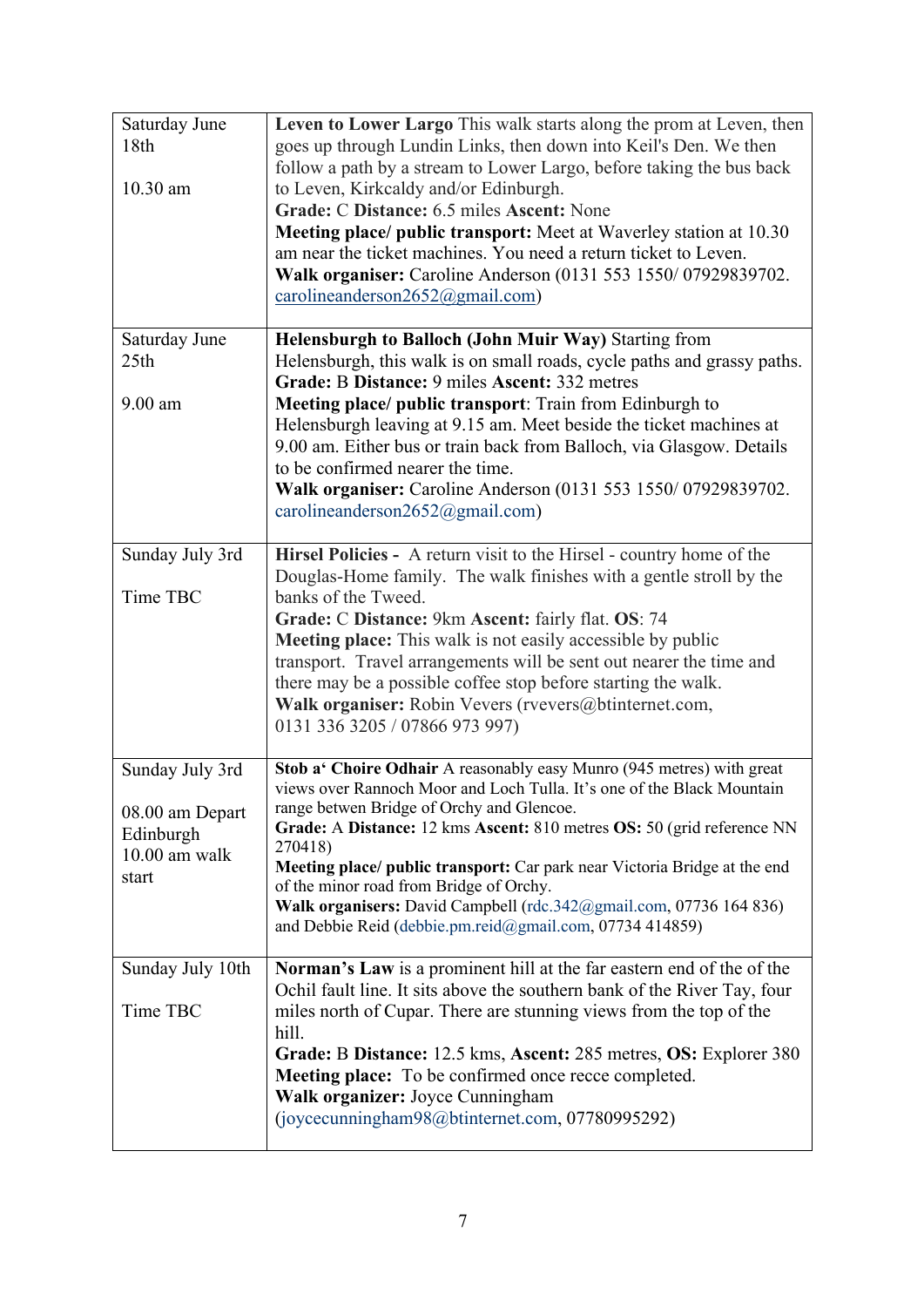| Sunday July 17th<br>Time TBC                    | Gullane to North Berwick This coastal walk is an old HF favourite.<br>It is a linear walk from Gullane Bents and finishes in the centre of<br>North Berwick. It follows the coastal trail with some beach walking.<br>Grade: C Distance: 10km Ascent: Minimal OS: 66<br><b>Meeting place/ public transport:</b> Gullane is accessible from<br>Waterloo Place via the 124 East Coast Bus. However, more precise<br>travel arrangements and meeting time will be issued nearer the<br>time. A pre walk coffee stop is a possibility.<br>Walk organiser: Robin Vevers (rvevers@btinternet.com,<br>0131 336 3205 / 07866 973 997)                                                                                                                                                                                                                                                                                                                                                                                                                                                  |
|-------------------------------------------------|--------------------------------------------------------------------------------------------------------------------------------------------------------------------------------------------------------------------------------------------------------------------------------------------------------------------------------------------------------------------------------------------------------------------------------------------------------------------------------------------------------------------------------------------------------------------------------------------------------------------------------------------------------------------------------------------------------------------------------------------------------------------------------------------------------------------------------------------------------------------------------------------------------------------------------------------------------------------------------------------------------------------------------------------------------------------------------|
| Saturday July<br>16 <sup>th</sup><br>$10.00$ am | Ben Chonzie and top Carn Chois circular This walk is more<br>interesting done in a clockwise direction so we would start at the Glen<br>Turret Car Park, walk over the dam, follow the path up the hill to a<br>point where we cut over the heather to arrive at a small cairn south of<br>the top of Carn Chois, then on to the summit. The views over Loch<br>Turret are excellent in this section. From Carn Chois, we follow the<br>ridge along to Ben Chonzie. There is a very boggy patch in the lowest<br>section of the ridge which is better skirted round on the left from this<br>direction. From the summit of Ben Chonzie, we drop down to the<br>bealach to the north east, then down the gully which some of us did in<br>snow earlier in the year, and continue on the track along the loch side<br>back to the car park.<br>Grade: A Distance: 16k Ascent: 900 m metres OS: 52<br><b>Approximate time:</b> 6 hours.<br>Meeting Place: Loch Turret Car Park at 10:00 am.<br>Walk organiser: Pam Manning (pammanning 16@gmail.com,<br>07880623232/01764679197). |
| Saturday July<br>23rd<br>$10.00$ am             | Kirk Yetholm and Halterburn Valley This walk, which starts and<br>finishes in Kirk Yetholm, follows the high level main route of the<br>Pennine Way along the border with England on the outward route and<br>returns along the low level alternative route back to Kirk Yetholm. It<br>is a reasonably energetic walk with quite a lot of climbing. However,<br>it is lengthy and steady rather than steep and strenuous.<br>Grade: B Distance: 8 miles (12.75 kms) Ascent: Approx 600 metres<br><b>OS: 74</b><br><b>Meeting place:</b> End of the road at Halterburn (OS839277). Right turn<br>out of Kirk Yetholm, down the hill and park on the grass by the burn.<br>Walk organiser: Di McGuire (dimmeguire edinburgh@yahoo.co.uk,<br>07854139673)                                                                                                                                                                                                                                                                                                                        |